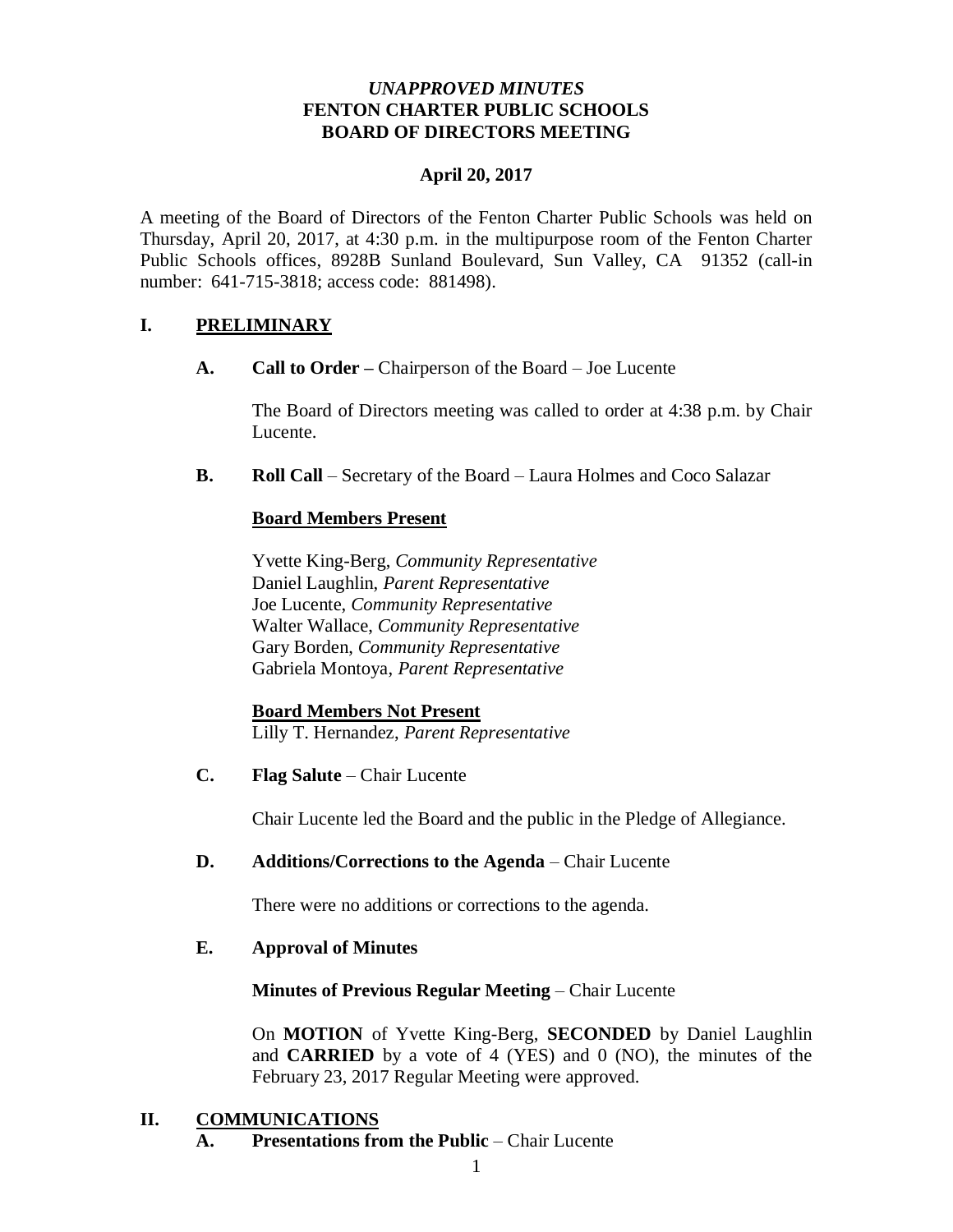There were no presentations from the public.

#### **B. Committee/Council Reports**

Minutes of all meetings held by any committee and/or council were sent to the Board Members prior to this meeting.

There were no further reports by committees/councils.

## **C. Treasurer/CFO's Report**

Kristin Dietz, Treasurer and CFO of the FCPS, presented monthly profit and loss statements, revenue, expenditures and a year-to-date projection for the Fenton Charter Public Schools. The following reports where presented:

- Second Interim Reports for Fenton Avenue Charter School, Santa Monica Boulevard Community Charter School, Fenton Primary Center, Fenton STEM Academy and Fenton Academy for Social and Emotional Learning
- February/March 2017 Financial Update
- January/February 2017 Financials (all sites)

## **D. Directors' Reports**

Fenton Avenue Charter School (FACS) – Stacy Carroll Hutter, Director, reported.

Santa Monica Boulevard Community Charter School (SMBCCS) – Dr. David Riddick, Director, reported.

Fenton Primary Center (FPC) – Richard Parra, Director, reported.

Fenton STEM Academy (STEM) – Jennifer Miller, Director, reported.

Fenton Charter Leadership Academy (FCLA) – Wendy Kaufman, Director, reported.

### **E. Executive Director's Report**

Fenton Charter Public Schools (FCPS) – Irene Sumida, Executive Director, reported.

#### **III. CONSENT AGENDA ITEMS**

#### **A. Recommendation to approve revised Employee Contracts**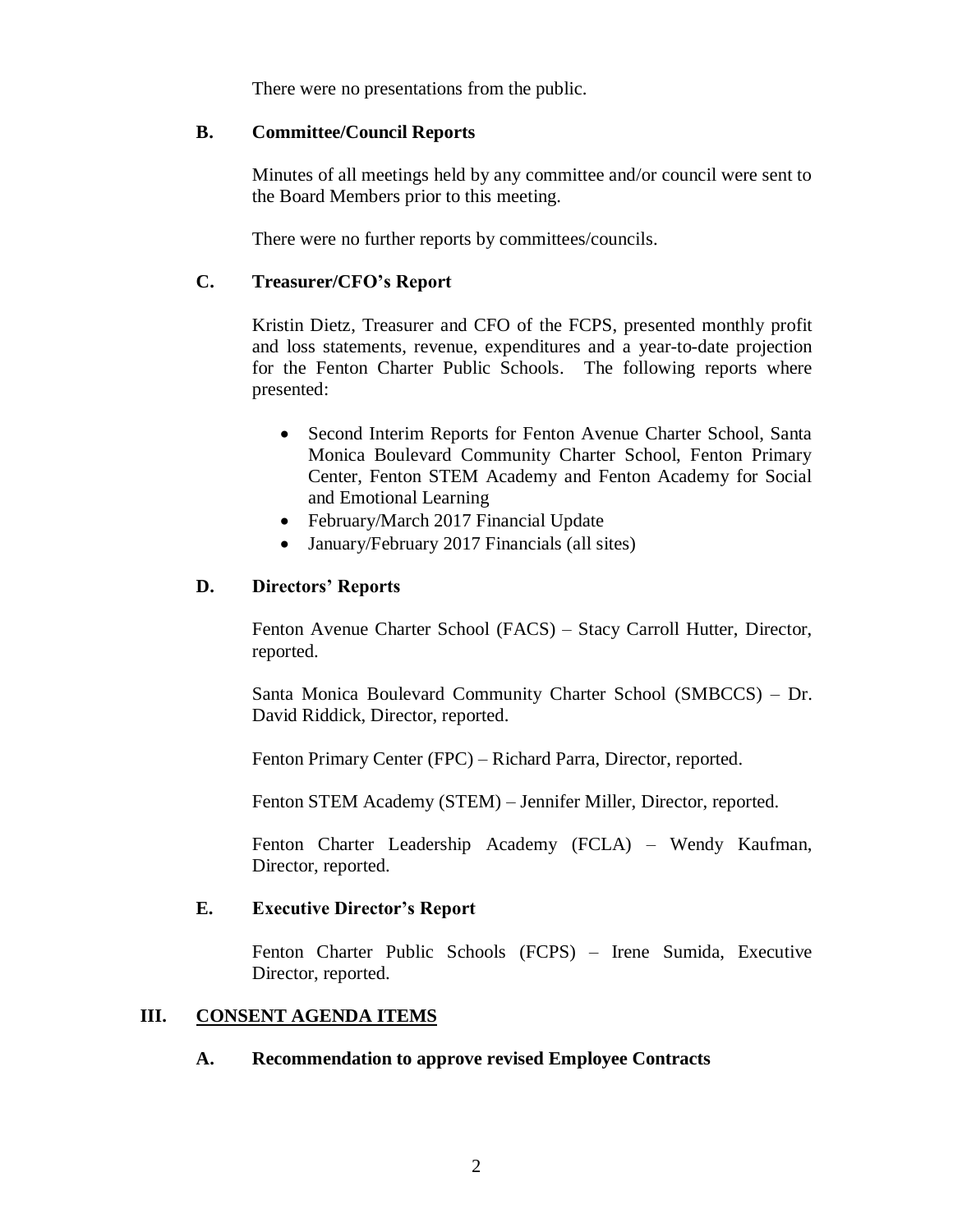On **MOTION** of Yvette King-Berg, **SECONDED** by Gary Borden and **CARRIED** by a vote of 6 (YES) and 0 (NO), the recommendation to approve the consent agenda was approved.

#### **IV. ITEMS SCHEDULED FOR ACTION**

#### **A. Recommendation to approve filing of Form 990 for Fenton Charter Public Schools**

On **MOTION** of Walter Wallace, **SECONDED** by Gabriela Montoya and **CARRIED** by a vote of 6 (YES) and 0 (NO), the recommendation to approve the filing of the Form 990 for the Fenton Charter Public Schools was approved.

### **B. Recommendation to approve removal and replacement of refrigerant, evaporator coil and condensing unit of auditorium air conditioning system at Fenton Avenue Charter School**

On **MOTION** of Gary Borden, **SECONDED** by Daniel Laughlin and **CARRIED** by a vote of 6 (YES) and 0 (NO), the recommendation to approve the removal and replacement of refrigerant, evaporator coil and condensing unit of the auditorium air conditioning system at Fenton Avenue Charter School at a cost of \$34,427.50 was approved.

### **C. Recommendation to approve Resolution #31 in support of submission of Proposition 51 applications for Fenton Avenue Charter School and Santa Monica Boulevard Community Charter School**

On **MOTION** of Gabriela Montoya, **SECONDED** by Gary Borden and **CARRIED** by a vote of 6 (YES) and 0 (NO), the recommendation to approve Resolution #31 in support of submission of Proposition 51 applications for Fenton Avenue Charter School and Santa Monica Boulevard Community Charter School was approved.

#### **V. ITEMS SCHEDULED FOR INFORMATION**

**A. Results of District oversight review**

#### **B. Update on FCPS OPEB Trust**

*These were information items only and no action was taken.*

#### **VI. CLOSED SESSION**

Chair Lucente made the following announcement:

"The Board of Directors will now be moving into closed session to discuss matters described in Section VI. Matters to be discussed are those permitted by Government Code Section 54957 – Personnel Matters."

The Board convened to Closed Session at 5:34 p.m.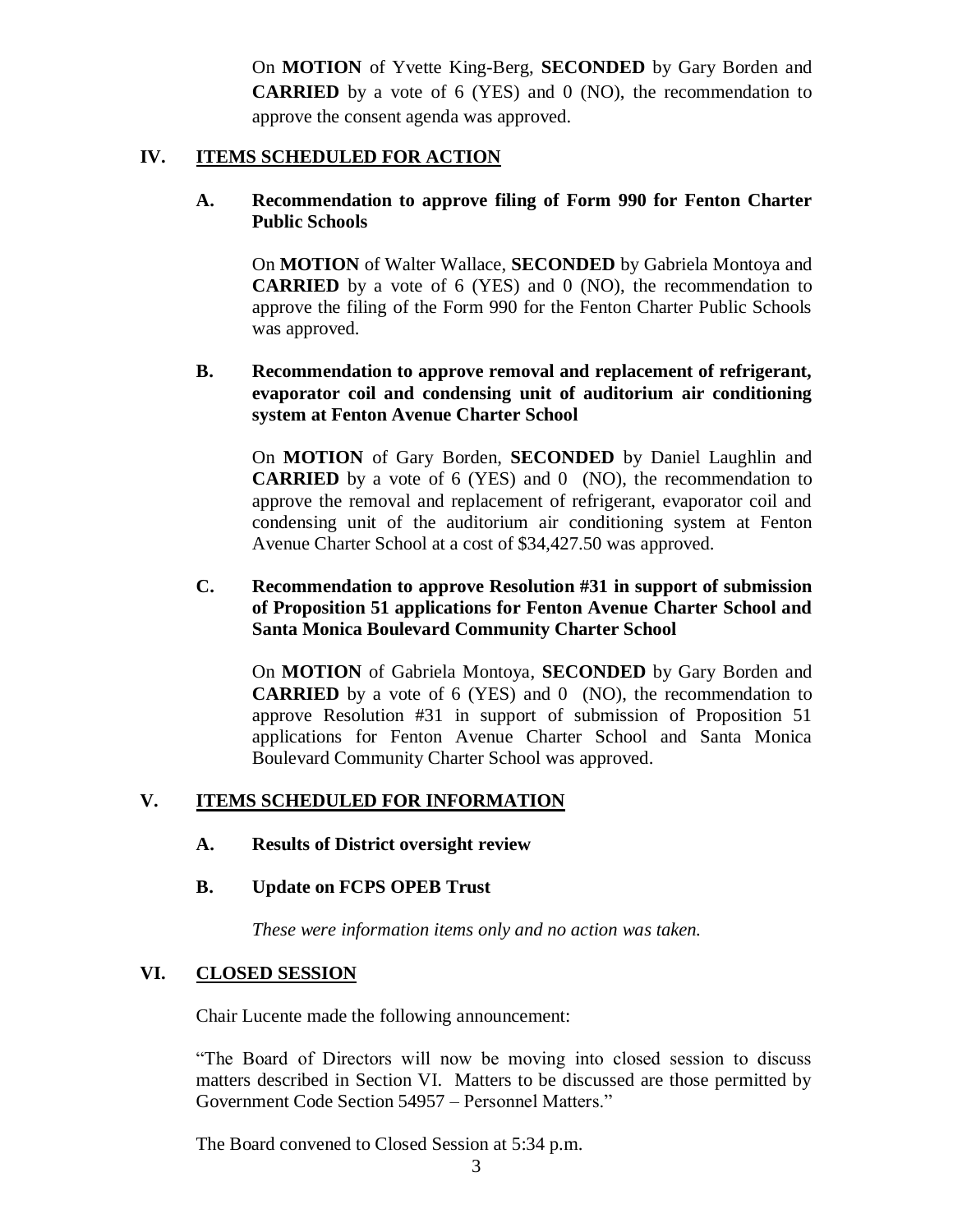- **A. Public Employment: Government Code 54957**
- **B. Public Employment: Government Code 54957**
- **C. Public Employment: Government Code 54957**

# **VII. RETURN TO OPEN SESSION**

The Board reconvened to Open Session at 6:21 p.m.

Chair Lucente announced that action had been taken on the following items by the Board of Directors in Closed Session:

# **A. Board receipt of annual evaluations for FCPS administrative staff and approval of employment agreements**

On **MOTION** of Yvette King-Berg, **SECONDED** by Daniel Laughlin and **CARRIED** by a vote of 6 (YES) and 0 (NO), the Board approved one-year contracts for each of the following administrators:

- Stacy Carroll Hutter, Director, FACS
- Leticia Padilla Parra, Assistant Director, FACS
- Jessi Tello, Administrative Coordinator, FACS
- Richard Parra, Director, FPC
- Barbara Aragón, Assistant Director, FPC
- Michelle Holloway, Administrative Coordinator, FPC
- David Riddick, Director, SMBCCS
- Cary Rabinowitz, Assistant Director, SMBCCS
- Sirui Thomassian, Administrative Coordinator, SMBCCS *(see Item VI. B.)*
- Jennifer Miller, Director, STEM
- Wendy Kaufman, Director, FCLA

## **B. Proposed Change of Title, Job Description and Salary**

On **MOTION** of Gary Borden, **SECONDED** by Gabriela Montoya and **CARRIED** by a vote of 6 (YES) and 0 (NO), the Board approved the change of job title, job description and salary for Sirui Thomassian from Administrative Coordinator to Assistant Director at Santa Monica Boulevard Community Charter School.

## **C. Evaluation of Executive Director**

As required by the authorizing district, the Board evaluated the performance of the Executive Director, comparing the job description developed by the Strategic Planning Committee at the time of the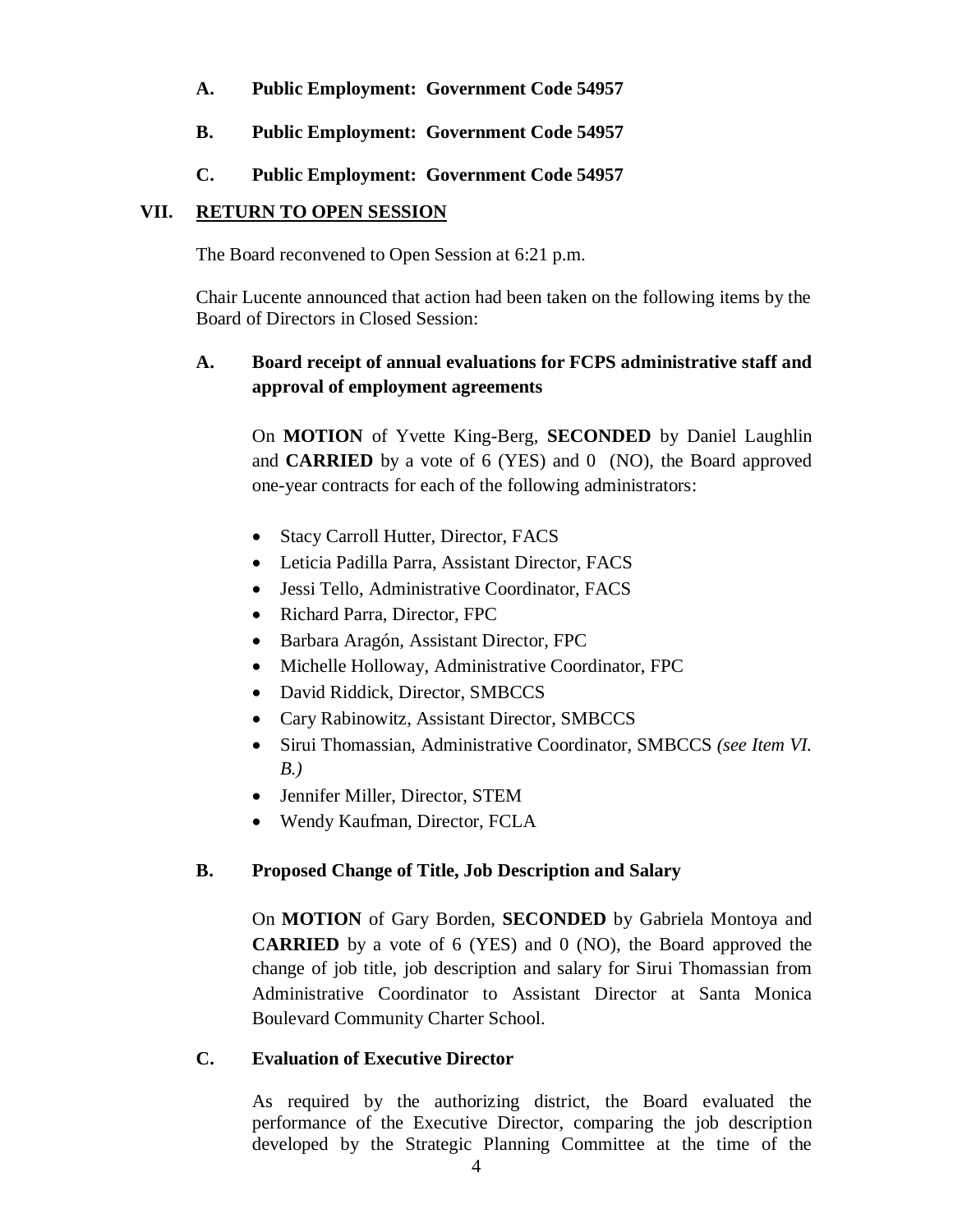transition of the Fenton Charter Public School during the 2010-2011 school year. The Executive Director's position is currently a part-time position and there is no contract of employment; employment is completely "at will" and the Executive Director may be terminated by a majority vote of the Board at any regular, special or emergency meeting of the Board of Directors. The yearly salary is the maximum allowed under STRS, which was \$41,732 (she received \$41,724) for the 2016-2017 school year. The amount increases or decreases yearly and is based on 50% of the average STRS retiree's compensation for any given year. For 2017-2018, the maximum amount will be \$43,755.

The Board determined the Executive Director continues to be outstanding and commended her dedication and continued outstanding leadership of the Fenton Charter Public Schools.

## **VI. ANNOUNCEMENTS**

# **VII. ADJOURNMENT**

The meeting was adjourned at 6:25 p.m.

The next regular meeting of the Board of Directors of the Fenton Charter Public Schools will be held on Thursday, May 18, 2017 at 4:30 p.m. in the boardroom of the Fenton Charter Public Schools, 8928B Sunland Boulevard, Sun Valley, CA 91352.

Respectfully submitted: